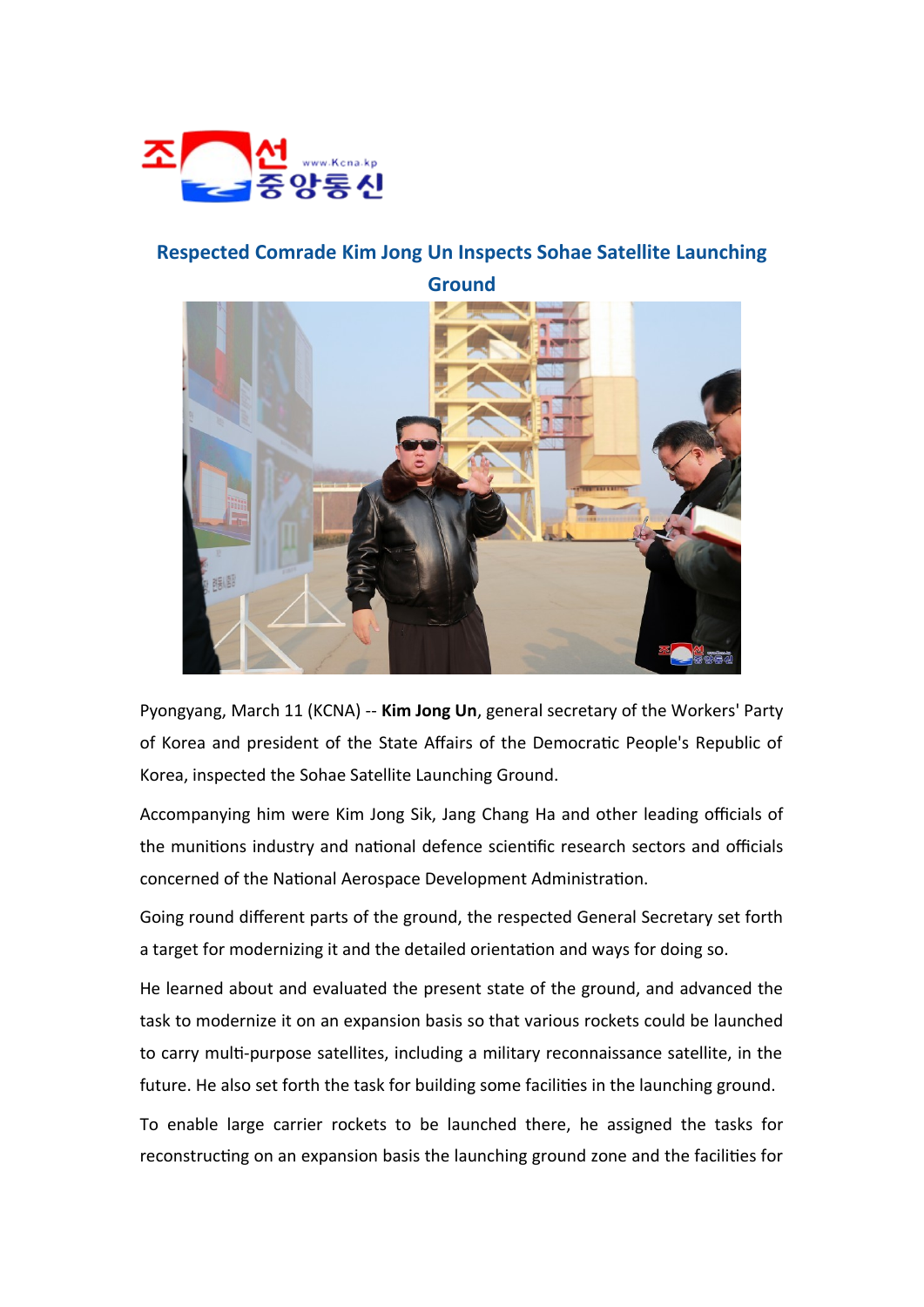the general assembly and trial gearing of rocket and for the trial gearing of satellite, establishing extra facilities for the injection and supply of fuel and modernizing parts of the launch control facility and major technical posts on an expansion basis.

He also gave detailed instructions as regards the matters arising in modernizing the Sohae Satellite Launching Ground on an expansion basis, including the matters of expanding the capacity of the engine ground jet test site, ensuring the convenience of carrier rocket transport, improving the ecological environment around the launching ground and building a grandstand in the safe zone opposite to the launching ground.

He said that the Sohae Satellite Launching Ground is a place associated with the desire of President **Kim Il Sung** and Chairman **Kim Jong Il** for a space power and it is a significant place where our state successfully launched artificial satellites twice with its own efforts and technology, true to the lifetime intention of the President and the Chairman. And he stressed that it is the noble duty of our Party and space scientists and technicians in our era to turn the launching ground, associated with our state's great dream and ambition for a space power, into an ultramodern advanced base and a starting line of space conquest for the future suited to the prestige of the DPRK.

Encouraged by his teachings, the officials, scientists and technicians hardened their strong will to turn the Sohae Satellite Launching Ground into the best model suitable for the dignity and prestige of our state by devotedly carrying out the militant tasks set forth by the General Secretary, fully aware of their mission as space pioneers who should surely carry into practice the grand plan of the Party Central Committee for building a space power, true to the behest of the President and the Chairman. -0-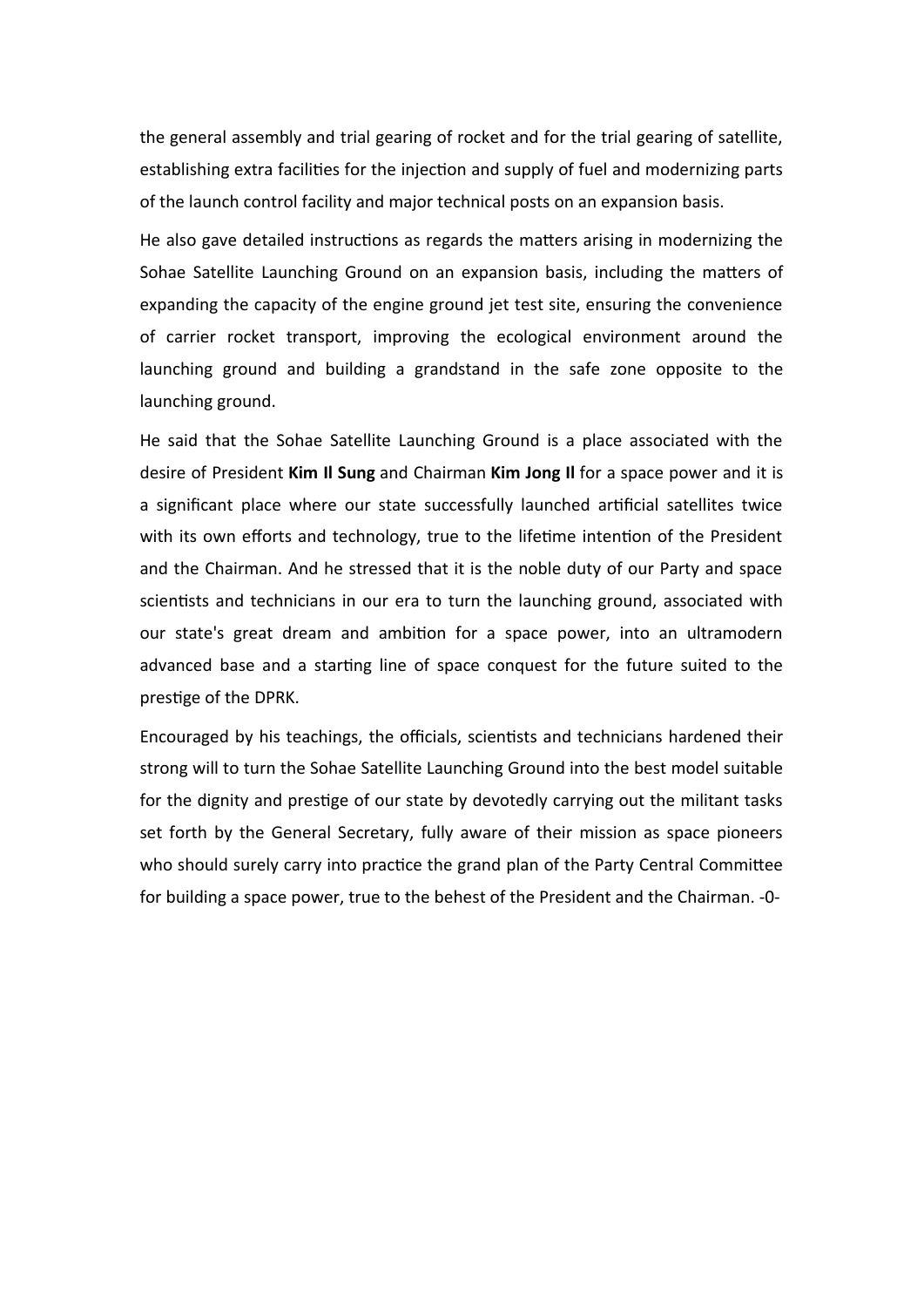